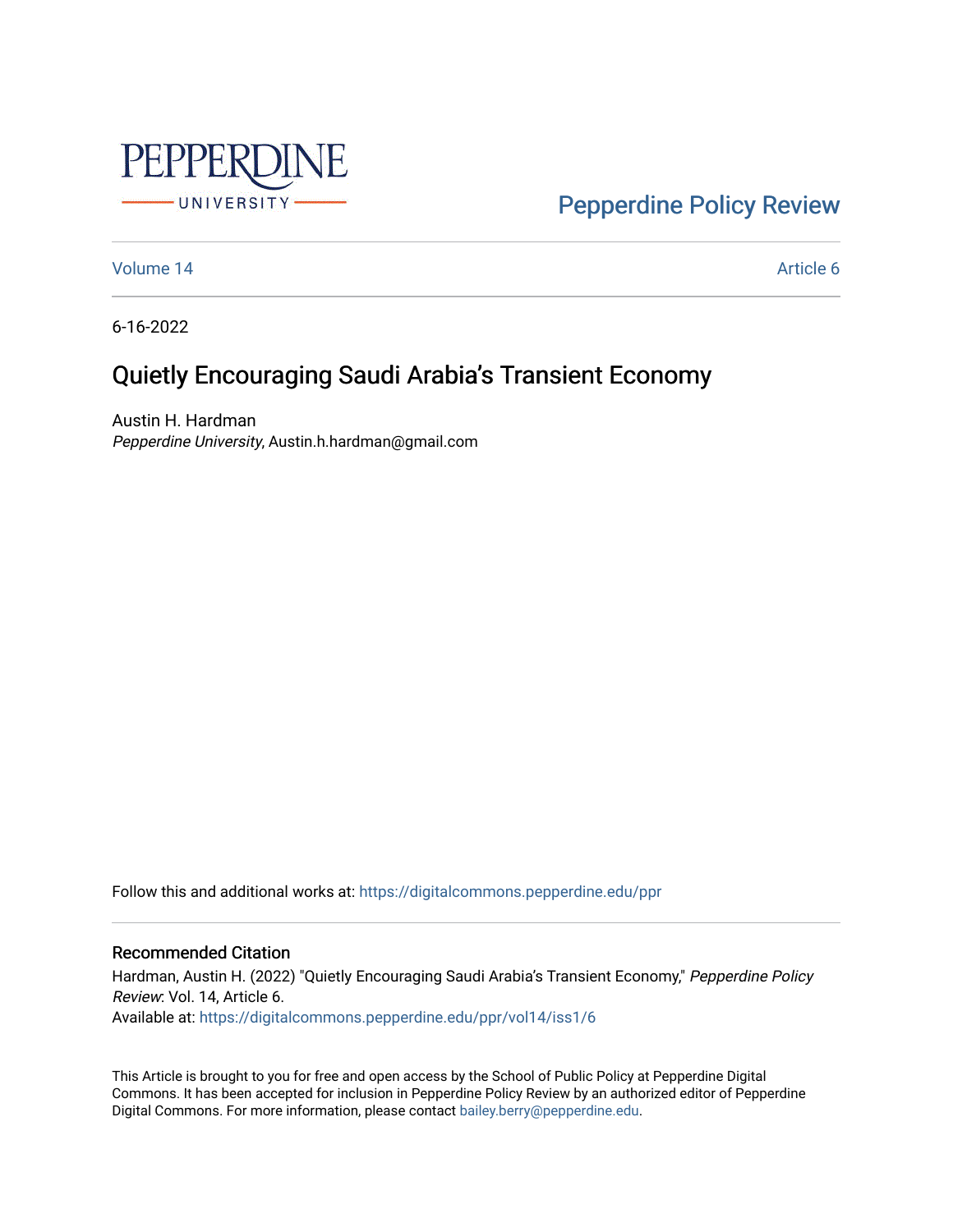# **EXECUTIVE SUMMARY**

Saudi Arabia is attempting to transition its economy from a rentier economy to a diverse private industry. The Saudi Arabian labor market has long depended on oil to fund high-paying government positions for many citizens. Despite the war in Ukraine reinvigorating demand for Saudi oil, prior projections suggesting that oil is no longer a dependable source of revenue remain relevant. The emergence of a strong and self-sustaining private sector is needed to ensure the stability of Saudi Arabia and the surrounding region. *Vision 2030* is Prince Mohammad Bin Salman's master plan for developing a sustainable Saudi private industry. A variety of factors complicate and delay this transition, many of which have religious undergirds that are not easily malleable. Saudi Arabia has recently established a rule of law that mitigates Islam's influence on financial institutions. This is, of course, not without expressions of skepticism from religious voices throughout Islam.

The U.S. should desire to be involved in the success of *Vision 2030*. There is an opportunity for the U.S. to capitalize on economic ventures, achieve geopolitical interests, and address humanitarian concerns. The United States' longstanding trade relationship with Saudi Arabia in the military and defense industry directly benefits middle-class America.<sup>1</sup> What other industries in a developed Saudi private economy could benefit Americans? Saudi Arabia influences the entire region and would be further equipped to ensure a more stable Middle East with a thriving private industry. The United States' shrinking military presence in the region requires other tools to be use. If the United States secures its stake in the Saudi market, it also secures influence and partnership in the entire region leverage that would otherwise go to China or other adversaries. Whatever country is most invested in the emerging economy will have the most leverage and influence in the region. There is also an opportunity for accountability. Tethering U.S. private businesses to Saudi industry can also elevate Saudi Arabia's human rights standards to align with U.S. values. The best policy is one that grows the Saudi private industry and grasps the most significant portion of the Saudi private sector.

Optically, the status quo appears to be the best option. The factors which determine the success of *Vision 2030* do not exist in a vacuum. The status quo does not further upset the religious authority in Saudi Arabia. Explicitly endorsing and coercing the drastic legal revisions spurred on by *Vision 2030* is needless and could provide ammunition for the religious critiques of the overhaul. Saudi Arabia must find a unique way to transition while avoiding the "Westernization" of the country. U.S. policy should also aim to prevent any escalation that could lead to violence or

<sup>&</sup>lt;sup>1</sup> Salman Ahmed, Wendy Cutler, Rozlyn Engel, David Gordon, Jennifer Harris, Douglas Lute, Daniel M. Price, Christopher Smart, Jake Sullivan, Ashley J. Tellis, Thomas Wyler, "Making U.S. Foreign Policy Work Better for the Middle Class." Carnegie Endowment for International Peace, September 23, 2020. https://carnegieendowment.org/2020/09/23/making-u.s.-foreign-policy-workbetter-for-middle-class-pub-82728.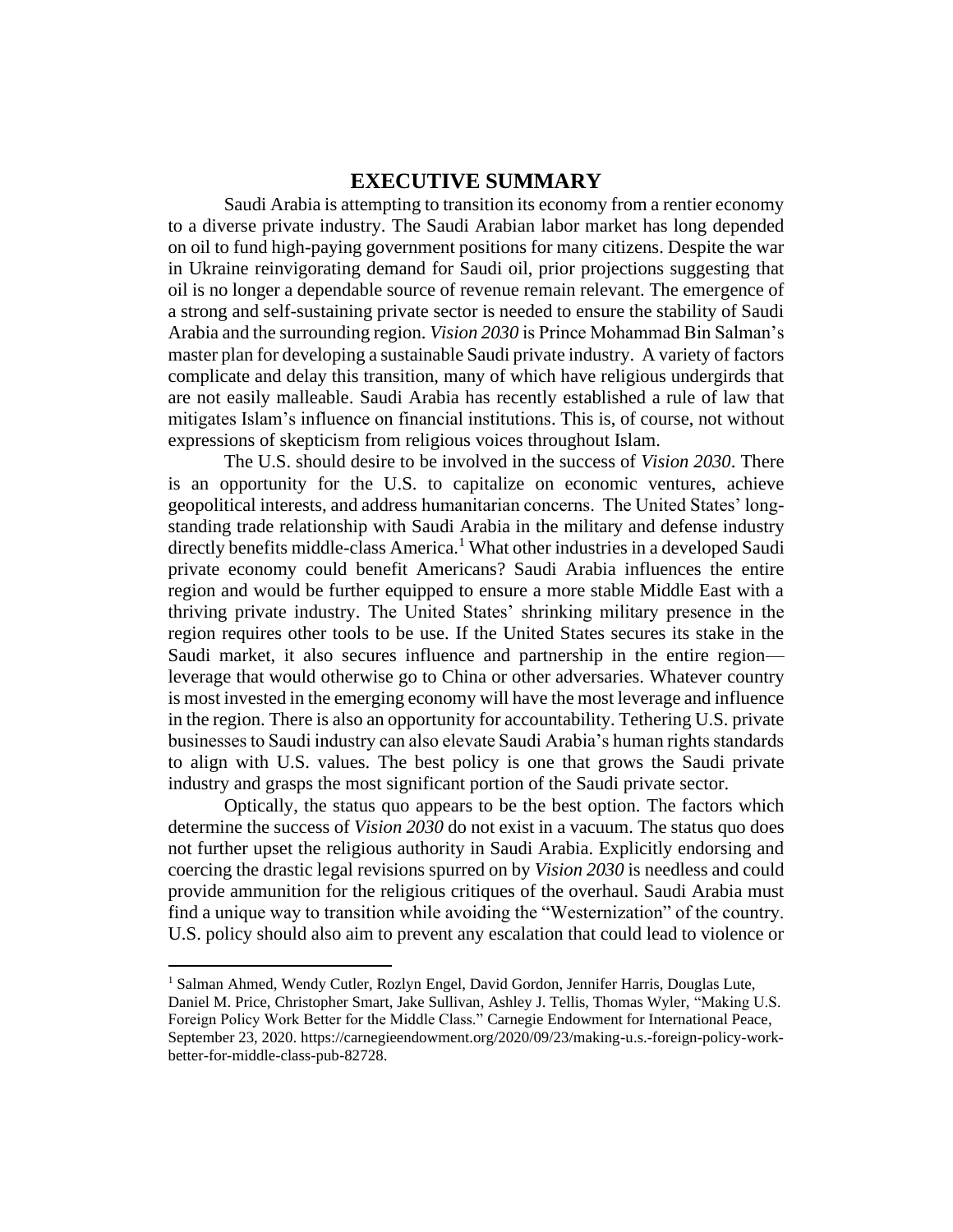the spread of extremist ideology. Authentic Islamic approval, not the Senior Council of Scholars changing their rulings to keep up with political pressures, is needed for the transition to be solid and stable.

Saudi Arabia has proven how determined they are to foster an environment conducive to a thriving private industry. The Saudi government does not need any outside incentives to continue to make the necessary institutional reforms to stimulate private investment. Public pressure is unnecessary. Identifying what other improvements could be made to encourage private investment in Saudi Arabia would be beneficial if done in a manner that is not noticeable to the public eye. It should appear as though all reformation is the original idea of Saudi Arabia, not the United States or other Western powers. U.S. diplomats must be careful not to overstep this fine line.

# **BACKGROUND**

#### *Saudi Arabia the Petrostate*

Saudi Arabia's state-owned oil accounts for roughly 87% of budget revenue, 42% of GDP, and 90% of export earnings.<sup>2</sup> The oil prices that enabled such economic success will not last forever and have already begun dissipating. The IMF reported that oil revenues in the region dropped from over \$1 trillion in 2012 to \$575 billion in 2019.<sup>3</sup> The expansion of the private sector could not come any sooner for Saudi Arabia. Riyadh is facing a budget deficit. To counter this, Riyadh raised taxes, much to the public's disliking.<sup>4</sup> Oil prices can no longer be a reliable source of income for the Saudi government. *The Economist* writes, "In an attempt to balance the books, Saudi Arabia has suspended a cost-of-living allowance for state workers, raised petrol prices, and tripled its sales tax. Even so, the budget deficit could exceed \$110bn this year (16% of GDP)."<sup>5</sup> The monarchy can no longer depend on its oil reserves to "buy loyalty with do-nothing publicsector jobs and free services" as it has in the past.<sup>6</sup> Private revenue is desperately needed but not readily available.

The structure of the Saudi labor market is a hinderance. Dr. Hanaa Almoaibed, Research Fellow at the King Faisal Center for Research and Islamic Studies,

<sup>&</sup>lt;sup>2</sup> "Saudi Arabia." Best Countries for Business 2018. Forbes Magazine, 2018,

https://www.forbes.com/places/saudi-arabia/?sh=277fd0bd4e5c.

<sup>&</sup>lt;sup>3</sup> "The End of the Arab World's Oil Age Is Nigh," The Economist Newspaper, July 18, 2020, https://www.economist.com/middle-east-and-africa/2020/07/18/the-end-of-the-arab-worlds-oilage-is-nigh.

<sup>4</sup> Ibid.

<sup>5</sup> Ibid.

<sup>&</sup>lt;sup>6</sup> "With Oil Cheap, Arab States Cannot Balance Their Books," The Economist Newspaper, July 18, 2020, https://www.economist.com/leaders/2020/07/18/with-oil-cheap-arab-states-cannotbalance-their-books.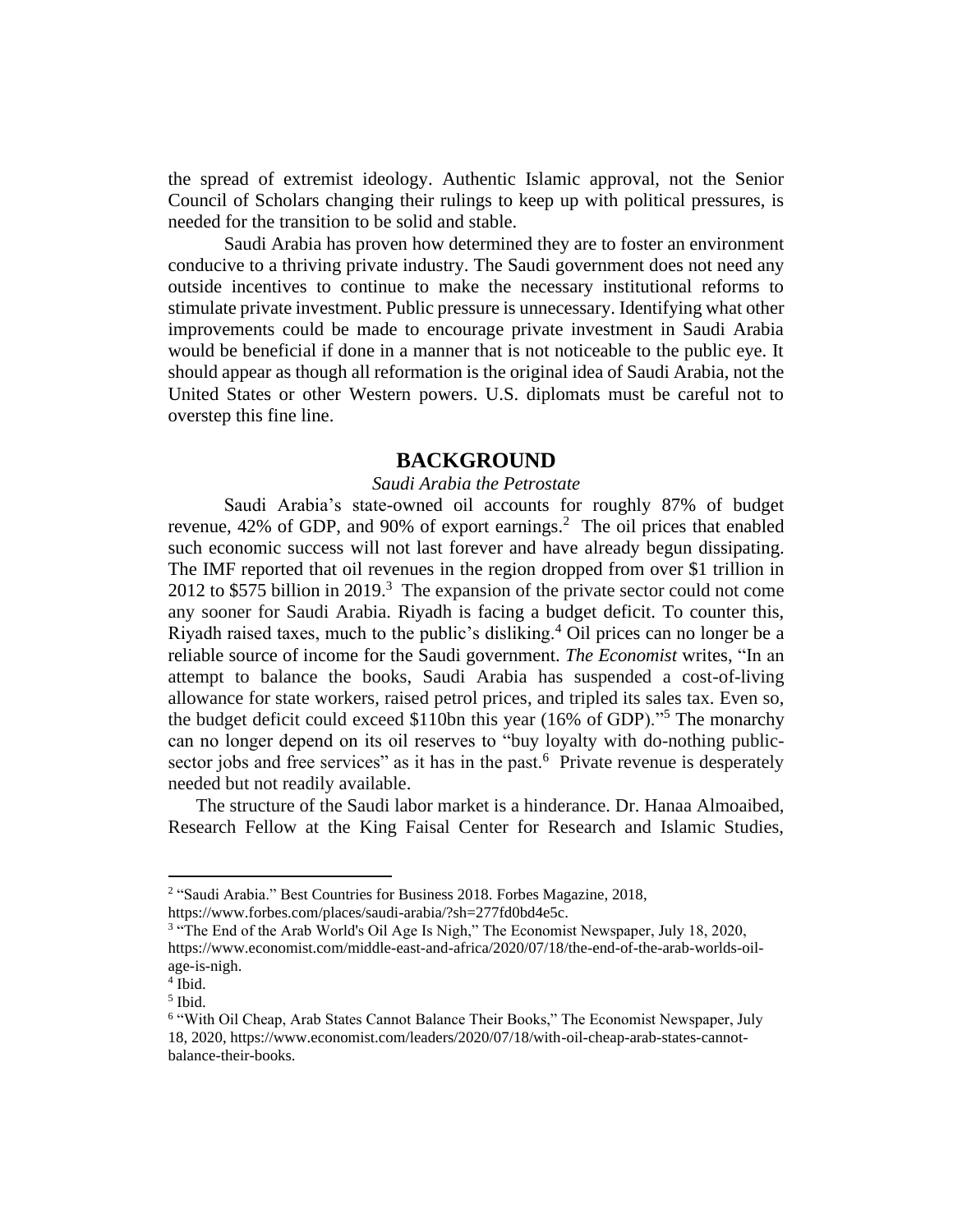estimates that 66% of the Saudi workforce is employed directly by the government.<sup>7</sup> The average public sector wage is 58% higher than the average private-sector wage.<sup>8</sup> At one point, there were 800,000 Saudis awaiting government jobs.<sup>9</sup> Oil dependency allowed for an abundance of secure and well-paying government jobs for Saudis. This is no longer the case. The oil-enabled enormity of the government sector has burdened the private sector. The large public sector provided comfort and wealth for two-thirds of the working population. The oil revenue is no longer flowing in to accommodate the bloated government. The much-needed growth of the private sector is now inhibited. The government has traditionally been the source of well-paying, desirable employment opportunities, while the Saudi private market has been small and predominantly made up of foreigners. The lack of diversification in the private labor market is the negative externality of a historically booming oil industry.

The common political characteristics among rentier states provide insight into the political context of Saudi Arabia.<sup>10</sup> The ruler of the rentier state controls the production and sales of natural resources.<sup>11</sup> The ruler maintains political power by employing citizens and distributing revenue from sales to the general population.<sup>12</sup> The population then uses this income as a significant source of their consumption power. Circumstance has tasked the Saudi Arabian government with finding a way to maintain political power without the monetary power from oil the regime has historically depended upon. Petrostates, like Saudi Arabia, are susceptible to what economists call Dutch Disease: "a dynamic in which a government develops an unhealthy dependence on natural resource exports, and other important industrial sectors are deprived of investment."<sup>13</sup> Characteristics of petrostates ridden with Dutch Disease include:

a) "government income is deeply reliant on the export of oil and natural gas,

<sup>7</sup> Jon Alterman and Dr. Hanaa Almoaibed, "Saudi Arabia and the Labor Market," Center for Strategic and International Studies, February 9, 2021, https://www.csis.org/analysis/saudi-arabiaand-labor-market.

<sup>&</sup>lt;sup>8</sup> "The Labor Market in Saudi Arabia: Background, Areas of Progress, and Insights for the Future," Harvard Kennedy John F. Kennedy School of Government, accessed October 8, 2021, https://epod.cid.harvard.edu/sites/default/files/2019-08/EPD\_Report\_Digital.pdf.

<sup>&</sup>lt;sup>9</sup> "Over 800,000 Saudis waiting for govt jobs," Arab News, July 3, 2010.

<sup>10</sup>Abdullah Kaya, Evren Tok, Muammer Koc, Toufic Mezher, and I-Tsung Tsai, "Economic Diversification Potential in the Rentier States towards a Sustainable Development: A Theoretical Model," *Sustainability*, Vol. 2, no. 3 (February 11, 2019): 911,

https://doi.org/10.3390/SU11030911.

 $11$  Ibid.

 $12$  Ibid.

<sup>&</sup>lt;sup>13</sup> Amelia Cheatham and Rocio Cara Labrador, "Venezuela: The Rise and Fall of a Petrostate," *Council on Foreign Relations*, 2021.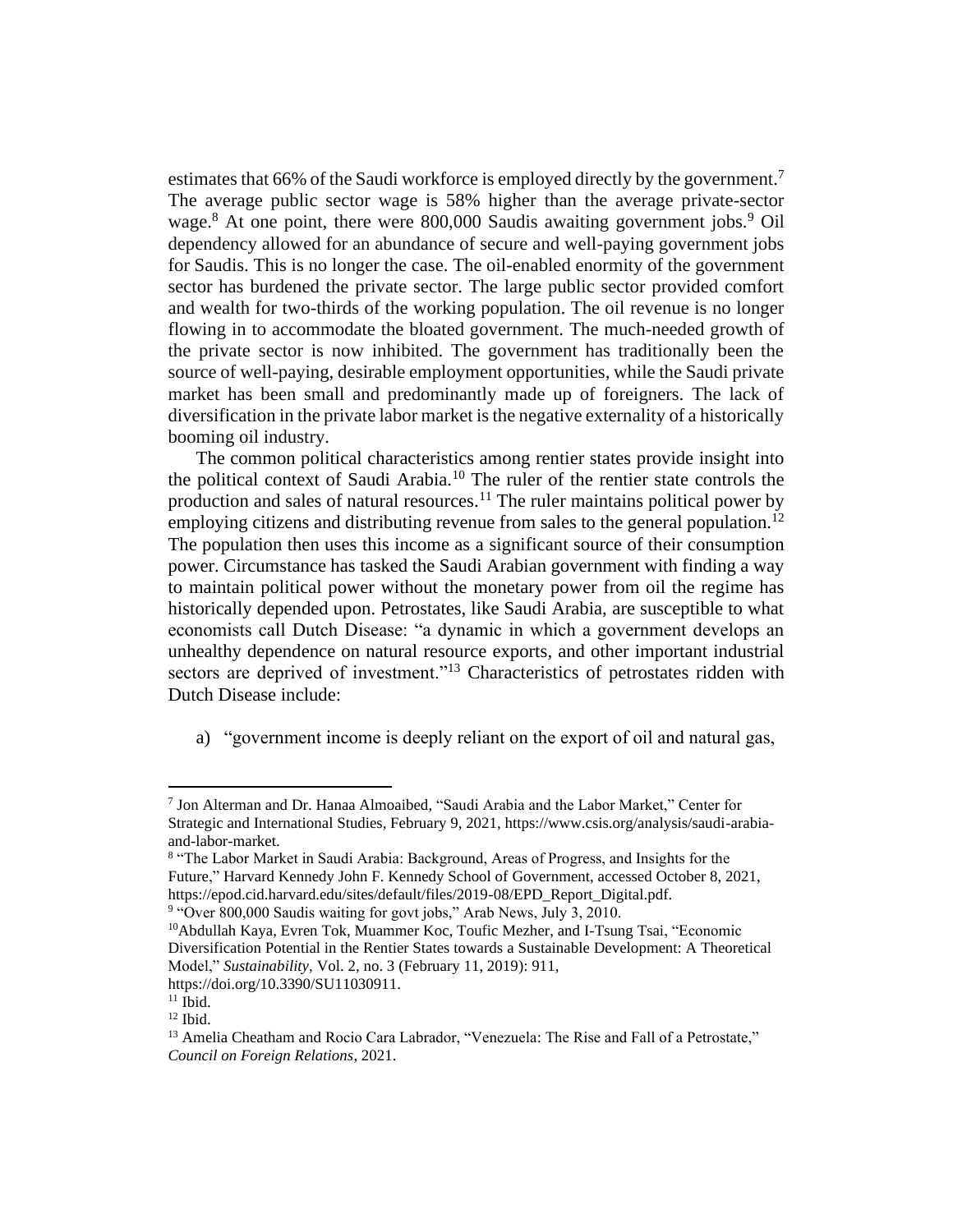- b) economic and political power are highly concentrated in an elite minority, and
- c) political institutions are weak and unaccountable, and corruption is widespread."<sup>14</sup>

Saudi Arabia is a prime example of a petrostate with Dutch Disease. GDP, exports, government revenue, and the employment of a large majority of Saudi citizens all heavily depend on oil. Categorizing Saudi Arabia as a petrostate with Dutch Disease is important when considering the threats looming if the transition of the Saudi economy is not achieved. For example, Venezuela, a fellow member of OPEC, is a prime example of a failed petrostate. Venezuela's oil dependence led to a spiraling economy, hyperinflation, a growing autocracy, and a giant humanitarian crisis.<sup>15</sup> Economic development expert Jeffrey Sachs advises countries like Saudi Arabia "to finance outlays on public goods that serve as the platform for private investment and long-term growth" to avoid the same fate as Venezuela. <sup>16</sup> Saudi Arabia has broadly taken heed of this advice in its self-interest, but there are still areas of friction.

#### *Regulatory Environment*

Neglect of the private sector is evident in the prior absence of laws that would encourage economic development. Hassam Fallatah argues that a proper legal environment is crucial for entrepreneurship and economic development in Saudi Arabia.<sup>17</sup> He writes, "Legal environment is a key factor in business success and in attracting foreign investment."<sup>18</sup> The government of Saudi Arabia failed to provide such an environment. There was no single location for accessing the laws on starting a business. Instead, there were multiple codes of law, and it was impossible to decipher precisely which rule of law would be applied in a particular scenario.<sup>19</sup> This ecosystem lacked the stability and predictability that comes from a single rule of law equally applied to all.

The World Bank measures eleven factors that influence an economy's capability for conducting business. The World Bank scores each category from 0-

<sup>&</sup>lt;sup>14</sup> Cheatham and Labrador, "Venezuela: The Rise and Fall of a Petrostate."

 $15$  Ibid.

<sup>16</sup> Ibid.

<sup>&</sup>lt;sup>17</sup> Hussam I. Fallatah, "Addressing the Need for a Proper Legal Environment to Support

Entrepreneurship in Saudi Arabia," *Journal of Politics and Law*, no. 1 (March 2020): 40-52.

<sup>18</sup> Rahatullah Khan, "Mapping the Entrepreneurship Ecosystem of Saudi Arabia'" *World Journal of Entrepreneurship Management and Sustainable Development*, no. 9 (2013): 28-54.

https://doi.org/10.1108/20425961311315700. Quoted in Hussam I. Fallatah, "Addressing the Need for a Proper Legal Environment to Support Entrepreneurship in Saudi Arabia," 41.

<sup>&</sup>lt;sup>19</sup> Fallatah, "Addressing the Need for a Proper Legal Environment to Support Entrepreneurship in Saudi Arabia," 41-42.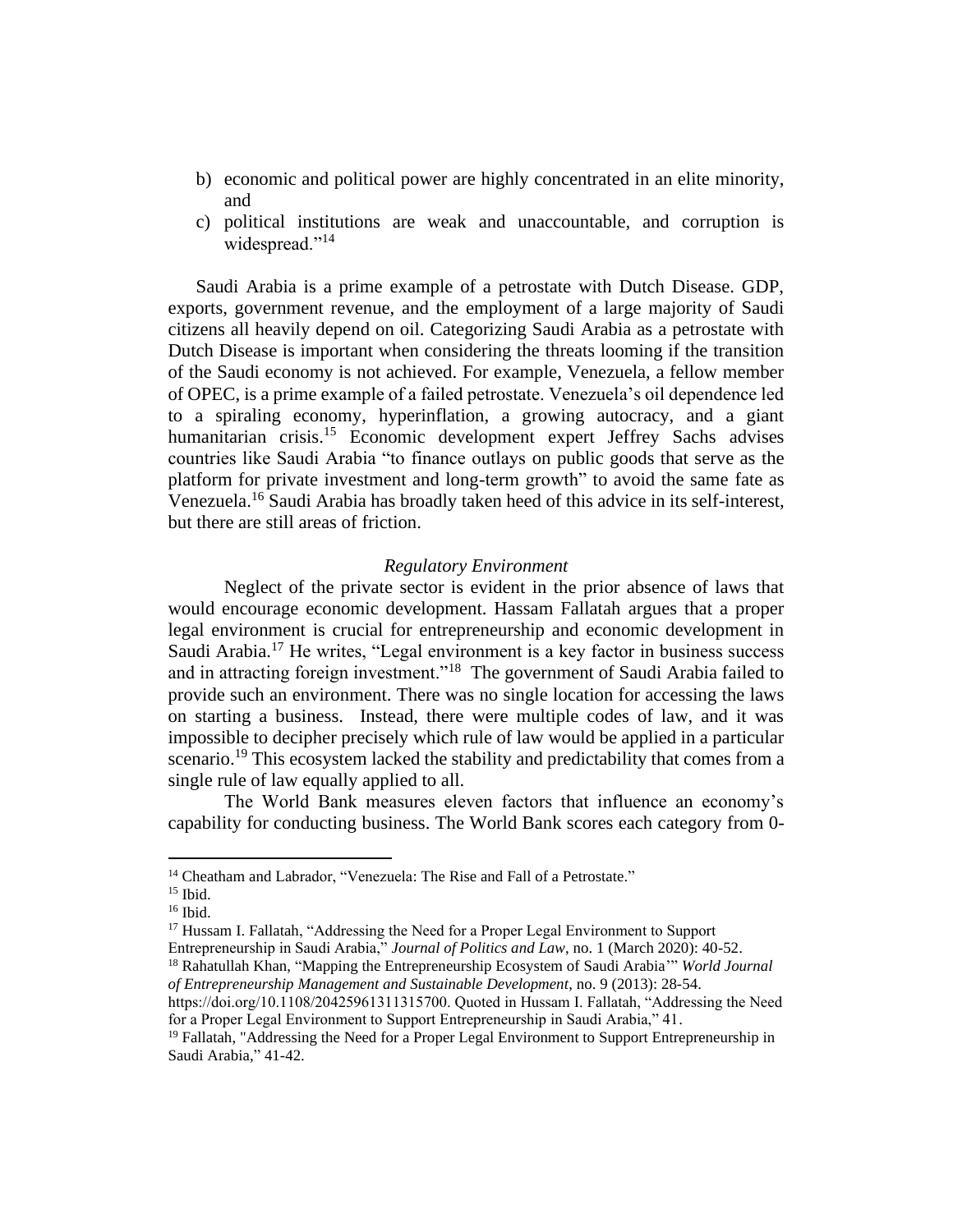100 and ranks the country's competency in that category compared to the other 190 different economies that data is collected for. Until recently, Saudi Arabia's score for resolving insolvency was a 0 out of 100.<sup>20</sup> Insolvency laws in the United States and the United Kingdom "help to balance the effects of business failure, and encourage the entry of new entrepreneurs into the economy."<sup>21</sup> There was previously no practice of resolving insolvencies in Saudi Arabia. Borrowing money to open a business is a daunting task in a highly functioning economic environment. Adding the uncertainty of what may happen if the company fails would surely discourage one's entrance into the private sector.

The Saudi government seems to have heard the laments of the private industry and answered with a swath of policy initiatives. The regulatory environment has improved drastically since the rollout of *Vision 2030*. Bankruptcy law went into effect in August  $2018<sup>22</sup>$  Competition law was improved and went into effect in September 2019.<sup>23</sup> The government approved a public procurement law "which establishes a more centralized process that should increase efficiency and fairness in the awarding of government contracts and boost the participation."<sup>24</sup> Altering such laws to streamline actions needed for business was a momentous change to the system. Multiple firms that measure investment climates agree:

> The country jumped 13 places on the IMD World Competitiveness Yearbook 2019, the biggest gain of any country surveyed, and increased two more spots in 2020 to 24th place, supported by improvements to government and business efficiency. The World Bank ranked Saudi Arabia the world's top reformer and improver in its Doing Business 2020 report. The Kingdom rose 30 places, from 92nd to 62nd, and improved

<sup>24</sup> "Saudi Arabia Approves New Tendering and Procurement Law," Reuters, July 16, 2019, https://www.reuters.com/article/saudi-arabia-procurement- lawmaking/saudi-arabia-approvesnew-tendering-and-procurement-law-idUSL8N24H5ZN; Muhammad Anum Saleem,

<sup>20</sup> "Saudi Arabia - Doing Business." The World Bank, 2020,

https://www.doingbusiness.org/content/dam/doingBusiness/country/s/saudi-arabia/SAU-LITE.pdf.

<sup>&</sup>lt;sup>21</sup> Department of Enterprise, "Insolvency Service Annual Report 2001", T. A. I., 2013, Quoted in Fallatah "Addressing the Need for a Proper Legal Environment to Support Entrepreneurship in Saudi Arabia," 43.

<sup>&</sup>lt;sup>22</sup> Jeremy Lawrence, "Saudi Arabia's Bankruptcy Law Comes into Effect," Arabian Business, August 19, 2018, https://www.arabianbusiness.com/latest- news/402961-saudi-arabiasbankruptcy-law-comes-into-effect. Quoted in Stephen Grand and Katherine Wolff, "Assessing Saudi Vision 2030," Atlantic Council, June 17, 2020, 27.

<sup>&</sup>lt;sup>23</sup> Alain Sfeir and Shahd Makhafah, "Saudi Arabia issues a New Competition Law," Clyde & Co, April 2, 2019, https://www.clydeco.com/insight/article/saudi- arabia-issues-a-new-competitionlaw. Quoted in Grand and Wolff, "Assessing Saudi Vision 2030," 27.

<sup>&</sup>quot;Understanding Saudi's New Tenders and Procurement Law: What Are the Main Changes?," Gulf Business, July 20, 2019, https://gulfbusiness.com/understanding-saudis-new-tenders-

procurement-law-main-changes/. Quoted in Grand and Wolff, "Assessing Saudi Vision 2030," 27.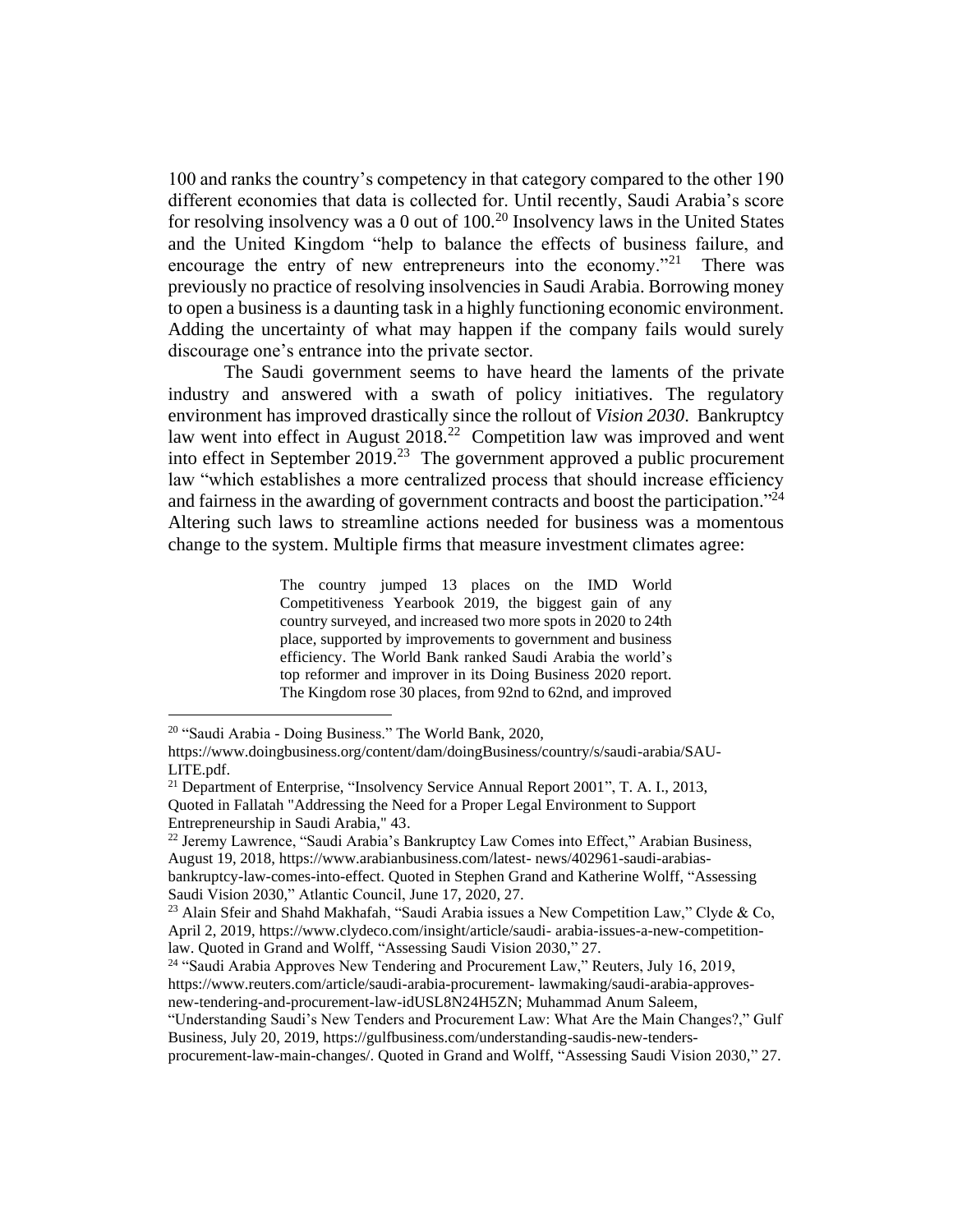in 9 out of 10 areas measured in the report. World Economic Forum's 2020 Global Competitiveness Report Special Edition ranked Saudi Arabia among the top 10 countries in the world for digital skills.<sup>25</sup>

Furthermore, two government authorities were elevated to ministries in 2020 with the establishment of the Ministry of Investment and the Ministry of Tourism.<sup>26</sup> The *Shareek* Program, announced in March of 2021, aims to generate \$3.2 trillion of domestic investment from the sovereign wealth investment fund and the private sector. Despite the efforts made towards protecting intellectual property rights (IPR) by establishing the Saudi Authority for Intellectual Property, the U.S. State Department notes that "the continued lack of effective protection of IPR in the pharmaceutical sector remains a significant concern."<sup>27</sup> There is still room for improvement, but the country is being recognized for its huge leaps towards making the private industry more attractive.

The U.S. Department of State's Executive Summary of the 2021 Investment Climate of Saudi Arabia diagnoses investors' hesitancy to be rooted in concerns over the rule of law, business predictability, and political risk.<sup>28</sup> Saudi Arabia will not see as much private investment as possible due to the problem of uncertainty. Saudi Arabia should seek to minimize risks to encourage private investment and bring businesses to Saudi Arabia. Granted, much of the unpredictability cannot be managed quickly as the sources of the uncertainty are somewhat complicated. For example, the U.S. government has proven ineffective at ending Saudi Arabia's war with the Houthi rebels in Yemen. In President Biden's first speech on foreign affairs since taking office, he promised to end the war in Yemen.<sup>29</sup> A paper by the *Brookings Institution* argues that the war in Yemen parallels the war in Afghanistan in that the Houthis also have legitimate reasons to continue fighting a foreign force even if they lack domestic support.<sup>30</sup> The paper states, "Although the Americans" and the Saudis possess superior military equipment and vastly greater resources, eventually they will leave; in contrast, the Taliban and the Houthis are in their home

<sup>25</sup> "2021 Investment Climate Statements: Saudi Arabia." U.S. Department of State. Accessed November 19, 2021. https://www.state.gov/reports/2021-investment-climate-statements/saudiarabia/.

 $26$  Ibid.

 $27$  Ibid.

 $28$  Ibid.

<sup>&</sup>lt;sup>29</sup> Joseph R. Biden, "Remarks by President Biden on America's Place in the World," The White House, February 4, 2021, https://www.whitehouse.gov/briefing-room/speeches-

remarks/2021/02/04/remarks-by-president-biden-on-americas-place-in-the-world/.

<sup>&</sup>lt;sup>30</sup> Annelle R. Sheline, and Bruce Riedel. "Biden's Broken Promise on Yemen," Brookings, September 16, 2021. https://www.brookings.edu/blog/order-from-chaos/2021/09/16/bidensbroken-promise-on-yemen/.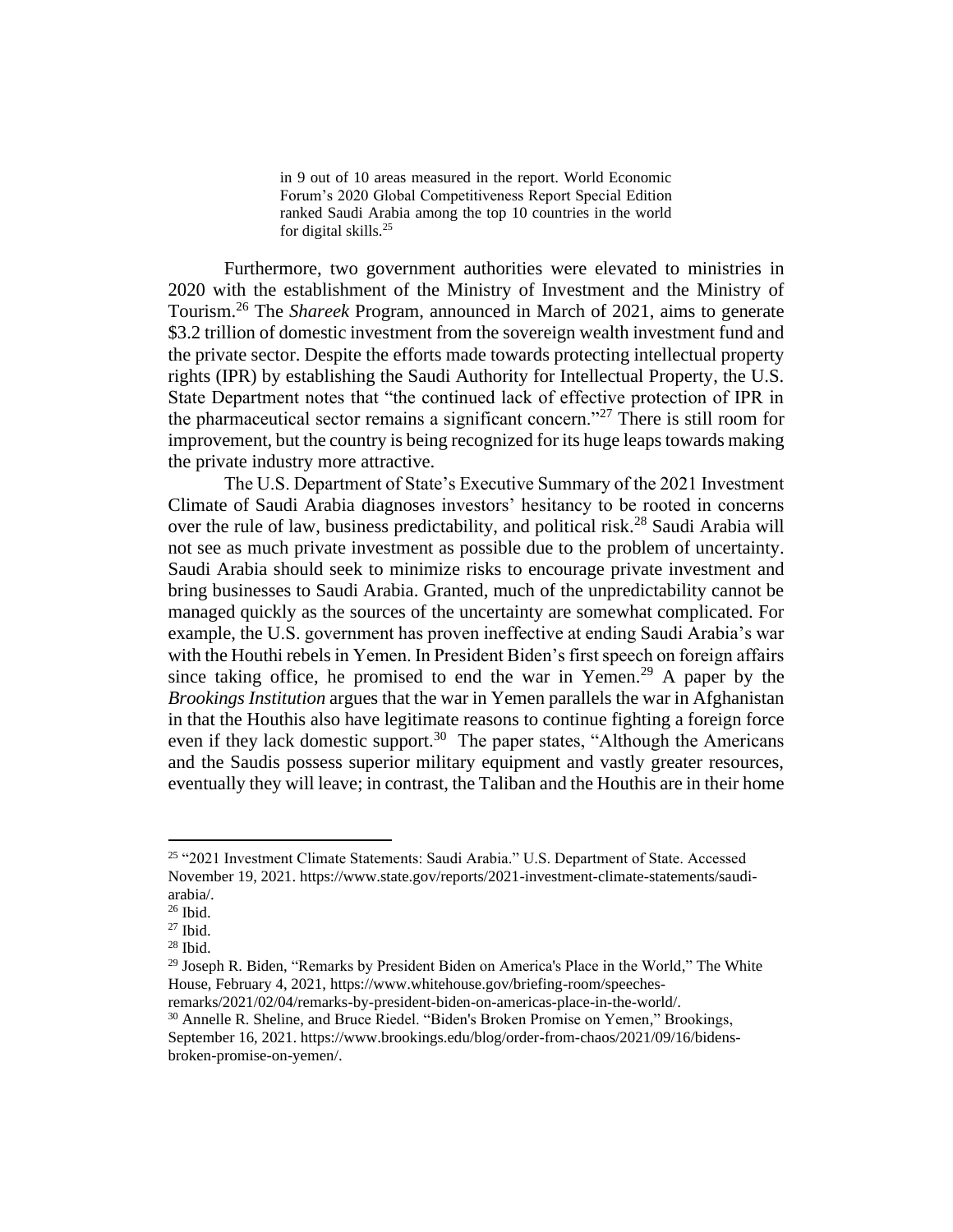country and have no option but to continue fighting."<sup>31</sup> The domestic turbulence this conflict causes in Saudi Arabia, like the recent drone attack on an oil site, seems to be largely outside of the influence of the U.S. and appears to be a non-negotiable topic for Saudi Arabia.

A more manageable government failure causing uncertainty for investors is the lack of transparency and consistency found in regulatory agencies. The Ministry of Investment of Saudi Arabia (MISA) is tasked with governing and regulating foreign investment in the country. The U.S. State Department noted the following flaw with the regulatory agency:

> An important MISA objective is to ensure that investors do not just acquire and hold licenses without investing, and MISA sometimes cancels licenses of foreign investors that it deems do not contribute sufficiently to the local economy. MISA's periodic license reviews, with the possibility of cancellation, add uncertainty for investors and can provide a disincentive to longer-term investment commitments.<sup>32</sup>

The United States has a similar agency under the Department of the Treasury called the Committee on Foreign Investment in the United States (CFIUS). The agency has the role of ensuring that no transactions are related to national security threats. However, the distinction between CFIUS and MISA is that CFISU is consistent and speedy in their rulings. A frustration of foreign investors in Saudi Arabia is that it is difficult to predict if, and when, MISA may rule that their investment license will be terminated.

### *Islam and the Saudi Government*

*Vision 2030* simultaneously aims to unleash the Saudi private economy while shedding the country's Wahhabi ideology.<sup>33</sup> The country's religious doctrine is no longer abiding by any specific school of thought or exclusively to the teachings of Muhammad ibn Abd al-Wahhab.<sup>34</sup> Prince Mohammad Bin Salman has

https://www.arabnews.com/node/1850146/media. Quoted in Yasmine Farouk, and Nathan J. Brown. "Saudi Arabia's Religious Reforms Are Touching Nothing but Changing Everything -

Islamic Institutions in Arab States: Mapping the Dynamics of Control, Co-Option, and

Contention," Carnegie Endowment for International Peace, June 7, 2021.

<sup>31</sup> Sheline and Riedel. "Biden's Broken Promise on Yemen."

<sup>32</sup> "2021 Investment Climate Statements: Saudi Arabia."

<sup>33</sup> Jonathan Schanzer, "Diplomatic Arson in the Middle East." Commentary Magazine, May 20, 2021. https://www.commentary.org/articles/jonathan-schanzer/biden-administration-torches-ussaudi-relations/.

<sup>&</sup>lt;sup>34</sup> "Full Transcript: Crown Prince Mohammed bin Salman Interview With Saudi Journalist Abdullah Al-Mudaifer," Arab News, April 28, 2021,

https://carnegieendowment.org/2021/06/07/saudi-arabia-s-religious-reforms-are-touching-nothingbut-changing-everything-pub-84650.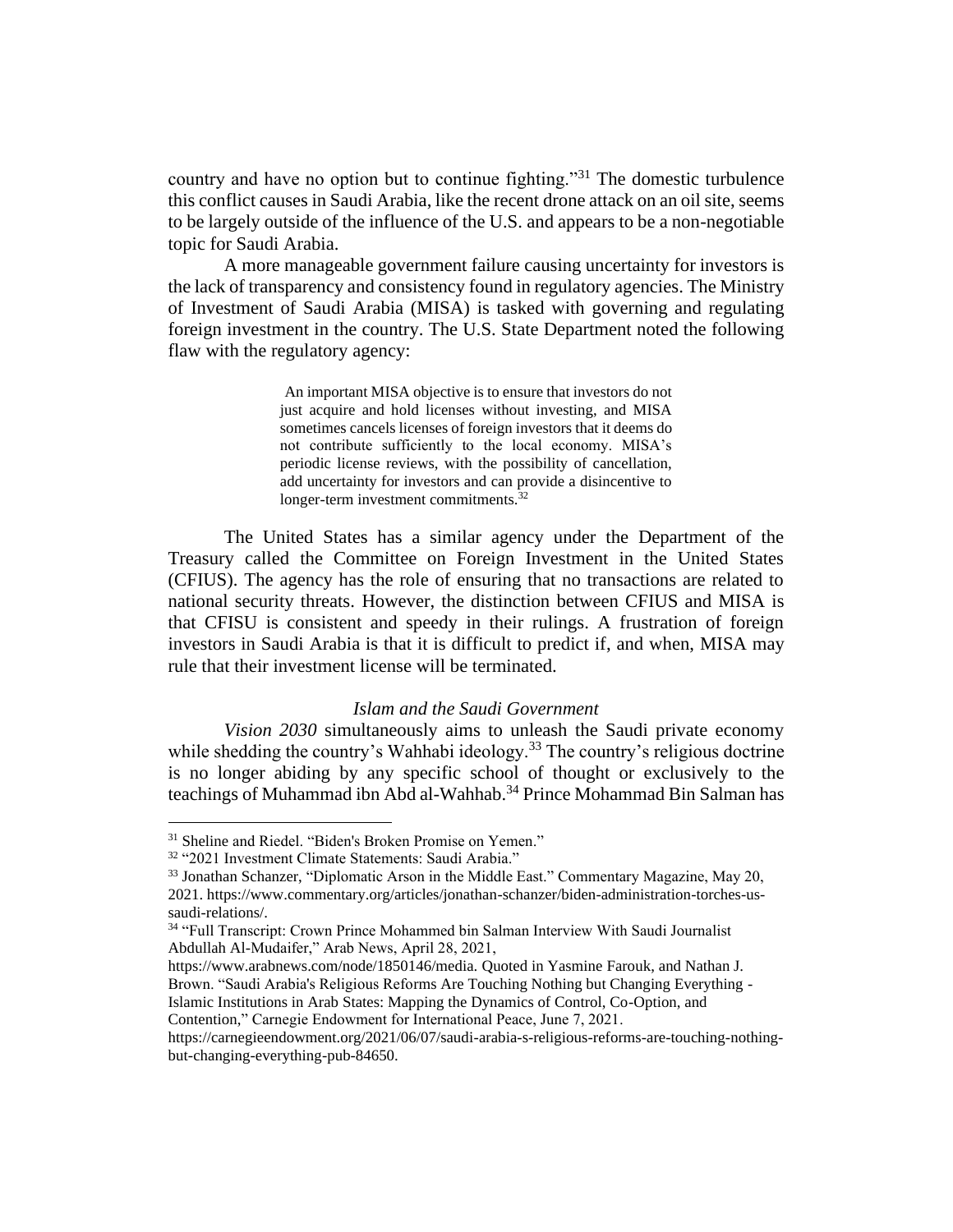ended all Saudi-sponsored Islamism and overhauled much of the economic inefficiencies the government was responsible for. Establishing new codes of law has been, perhaps, most instrumental.

It cannot be overemphasized how large of a feat it is for Saudi Arabia's legal system to begin drifting away from Islamic law. Timur Kuran proposes that the economic institutions resulting from Islam's Holy Law constrained the Middle East economically. In his book *The Long Divergence: How Islamic Law Held Back the Middle East*, Kuran argues, "The Middle East fell behind the West because it was late in adopting key institutions of the modern economy."<sup>35</sup> Kuran examines the technicalities of medieval Islamic financial institutions to show how they contributed to the region's loss of economic superiority. The entire region has deep roots in Islam which shaping financial systems. Breaking this mold would have been unthinkable 20 years ago.

Saudi Arabia has traditionally had an overlap between religious and state entities.<sup>36</sup> For example, the Carnegie Endowment for International Peace notes how more Islamic judicial authorities are in Saudi Arabia compared to other countries in the region:

> The courts of general jurisdiction were staffed with judges trained primarily in Islamic sharia with no recourse to state law codes. (By contrast, while judges in Syria or Morocco might have taken a course on Islamic law in law school, the bulk of their training would have been in state-legislated law codes.) In the kingdom, public order was maintained not only by the regular police but also by the Committee for Promoting Virtue and Preventing Vice, generally termed the religious police in English. $37$

Recently, Saudi Arabia has been moving authority away from religious authority through consolidation. The Saudi government has kept ultraconservative figures in power while forcing them to reverse previous rulings. Certain factions complain how the religious authorities bend to the will of the political authorities. This flipflopping of opinion to please the political agenda damages credibility and could lead to unrest. The country's primary governmental religious establishment, The Ministry of Islamic Affairs, has experienced restructuring from the top-down. Clerics value their esteemed positions in government, so they abide closely to the political will of the monarchy. Judges seated in Saudi courts are primarily educated

<sup>35</sup> Timur Kuran, *The Long Divergence: How Islamic Law Held Back the Middle East*, (Princeton Univ. Press, 2011), 5.

<sup>36</sup> Farouk and Brown. "Saudi Arabia's Religious Reforms Are Touching Nothing but Changing Everything - Islamic Institutions in Arab States: Mapping the Dynamics of Control, Co-Option, and Contention."

 $37$  Ibid.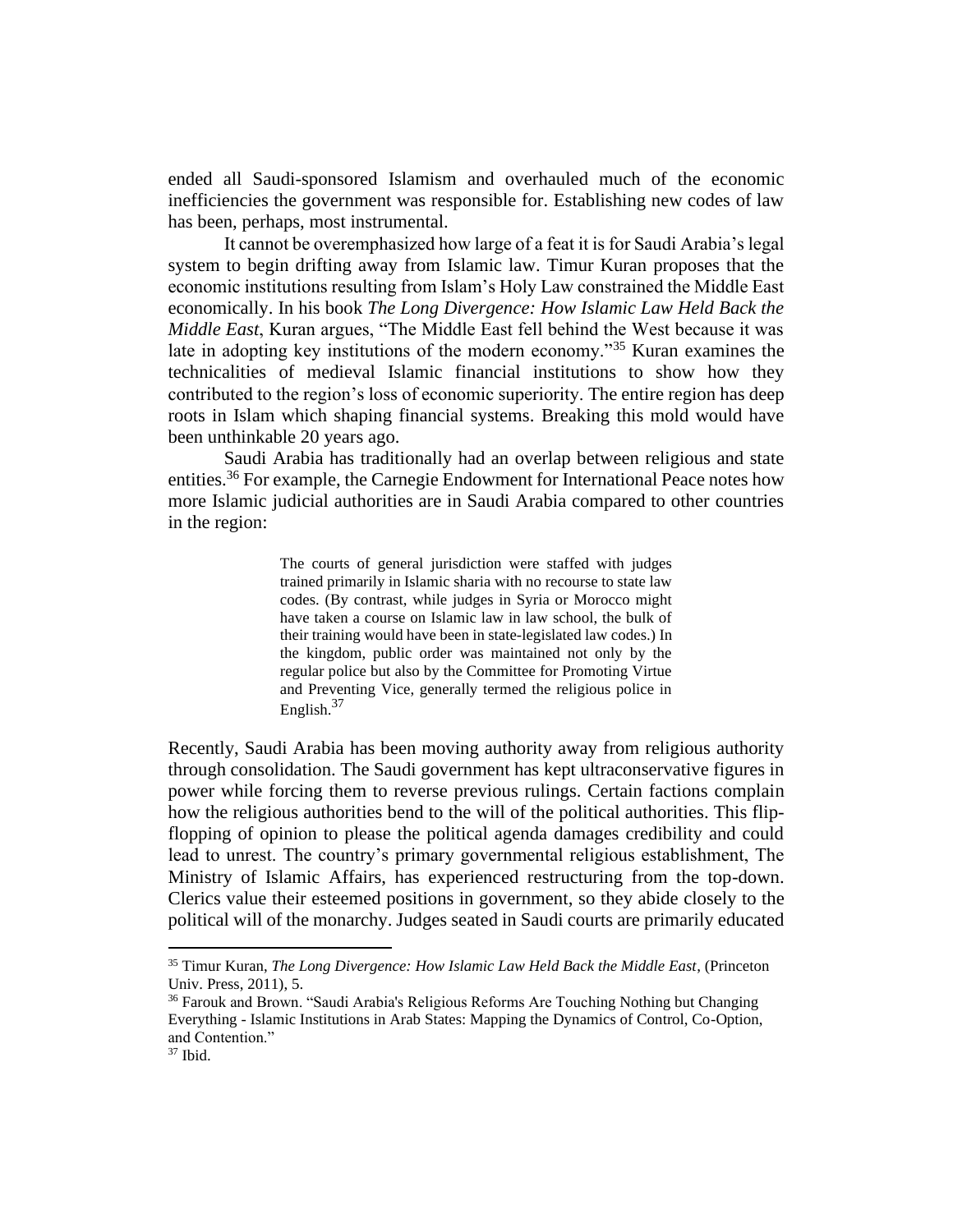in Islam, but an increasing amount of legislation is found not in Islamic doctrine, but in state-centered legal texts. Furthermore, there has been an increased oversight of Royal authority over politically charged cases, especially those regarding women's rights. The religious authorities are critiqued as merely doing the bidding of the political authority. Religious scholars in Saudi Arabia wield a massive amount of cultural control with their tens of millions of Twitter followers.

There is concern over the cost of this restructuring in the long run. First, Saudi Arabia is risking the loss of soft power in the Islamic world.<sup>38</sup> Social conservative Muslims across the globe and in Saudi Arabia may challenge Prince Mohammad Bin Salman's motivation and authority for the drastic reformation taking place. Second, Prince Mohammad Bin Salman's economic and social liberalization are being accomplished through the authoritarian concentration of power. For example, Prince Mohammad Bin Salman convinced his father to strip the mutawa, religious police, of their ability to arrest.<sup>39</sup> The issuing of religious edicts, a standard tool used to criticize the social reforms taking place, has been taken over by the government.<sup>40</sup> All the changes that make Saudi Arabia an exciting prospect economically come with the concern that the government will continue down a path of silencing dissidents. Middle East Fellow of the Wilson Center, David Brown, concluded a paper by saying, "Saudis are well aware that the most serious challenges to the ruling House of Saud have historically come from Wahhabi zealots and activists such as those who seized control of the Grand Mosque in 1979 and led the Sahwa movement in the mid-1990s. Given this history, another Wahhabi rebellion against the icon-smashing crown prince can hardly be ruled out."<sup>41</sup>The U.S. government should be hesitant to further any policy used as a catalyst for an uprising or revolt. The Congressional Research Service notes, "Laws criminalizing criticism of leaders and state policies remain in effect, as do national security laws targeting broadly defined involvement with terrorism and sedition."<sup>42</sup> The internal tension in Saudi Arabia causes difficulty in creating a balanced approach to how the U.S. should interact with the nation.

# **Policy Goals**

<sup>38</sup> Farouk and Brown, "Saudi Arabia's Religious Reforms Are Touching Nothing but Changing Everything." Return to Islamic Institutions in Arab States: Mapping the Dynamics of Control, Cooption, and Contention."

<sup>&</sup>lt;sup>39</sup> Ottaway, David B. "Will Saudi Arabia's Social Revolution Provoke a Wahhabi Backlash." *Viewpoints*, no. 126 (May 2018).

https://www.wilsoncenter.org/sites/default/files/media/documents/publication/126\_mep\_viewpoin t\_david\_ottaway.pdf.

 $40$  Ibid.

<sup>41</sup> Ibid.

<sup>42</sup> Christopher M. Blanchard, "Saudi Arabia: Background and U.S. Relations," Congressional Research Service, October 5, 2021. https://sgp.fas.org/crs/mideast/RL33533.pdf.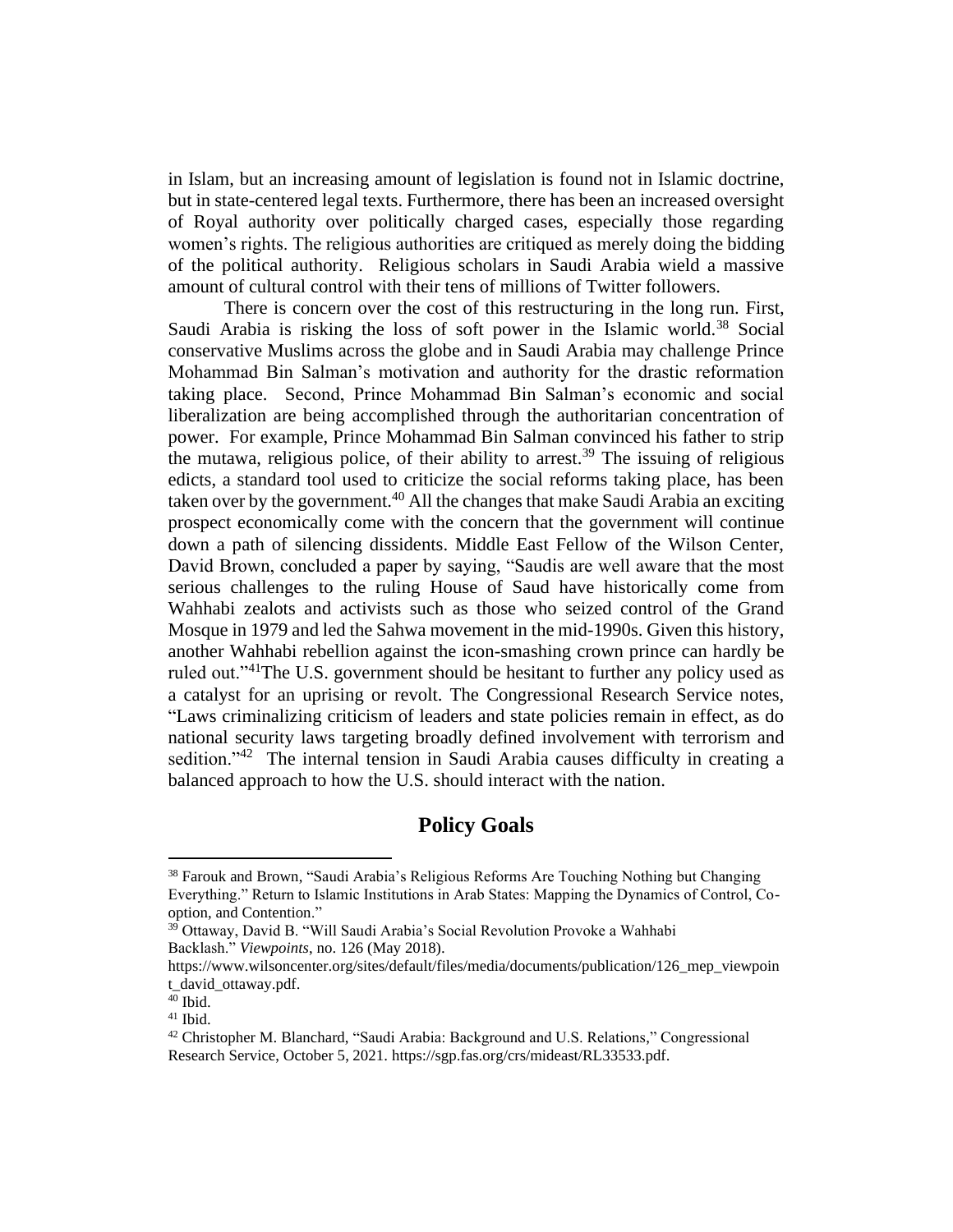The primary goal is to make Saudi Arabia a more stable, predictable, and desirable economic environment. There are likely to be regional consequences of the success or failure of Saudi Arabia's economic transition. The last thing the Middle East needs is for Saudi Arabia to fall into the economic traps common for petrostates. Though what happened to Venezuela was tragic, it was not felt throughout Latin America to the same degree a failed Saudi Arabia would be. The primary focus in accomplishing this goal is to improve the investment climate for Saudi Arabia.

The United States must balance accountability for human rights while pursuing economic aims. After the CIA concluded that *Washington Post* columnist, Jamal Khashoggi, was killed at the direct order of Prince Mohammed bin Salman, Biden said during a Democratic debate, "We were going to in fact make them pay the price, and make them, in fact, the pariah that they are."<sup>43</sup> Holding Saudi Arabia accountable for egregious human rights violations is in the expressed interest of President Joe Biden. However, public condemnation should be minimized for relations to improve as evidenced by Prince Mohammed bin Salman declining a phone call from a disadvantaged President Biden attempting to contain oil prices.<sup>44</sup>

Other goals concern minimizing tradeoffs that would undermine any economic accomplishments: Wahabi discontent, civil unrest, and the rise of authoritarianism. Much of the economic liberalization that has taken place is at the expense of the Royal Family's consolidation of power. Fostering the modernization of the Saudi economy will do no good if religious uprisings seek to delegitimize the changes in law or the crown prince. It would be advantageous for the United States, and the Middle East, if the Saudi economy transitioned successfully and minimized religious backlash to the transition mechanisms. Lastly, it is not preferred to allow the monarchy to consolidate so much power that it becomes an even greater oppressive force.

## **Recommendation**

Executive and Congressional actions are feasible but should not be pursued. The government could leverage military support programs and enforce repercussions for violations through typical diplomatic channels but such action would needlessly damage the relationship. The desired results can be had without sweeping government action. The U.S. should rely on the discretion of its private

<sup>43</sup> Emily DeCiccio, "Biden Isn't Going to Make Saudis a 'Pariah' despite Khashoggi, Says Foreign Policy Expert," CNBC, February 26, 2021. https://www.cnbc.com/2021/02/25/biden-isnt-goingto-make-saudis-a-pariah-despite-khashoggi-says-foreign-policy-expert.html.

<sup>44</sup> Dion Nissenbaum, Stephen Kalin, and David S Cloud. "Saudi, Emirati Leaders Decline Calls with Biden during Ukraine Crisis." *The Wall Street Journal*, March 9, 2022.

https://www.wsj.com/articles/saudi-emirati-leaders-decline-calls-with-biden-during-ukraine-crisis-11646779430.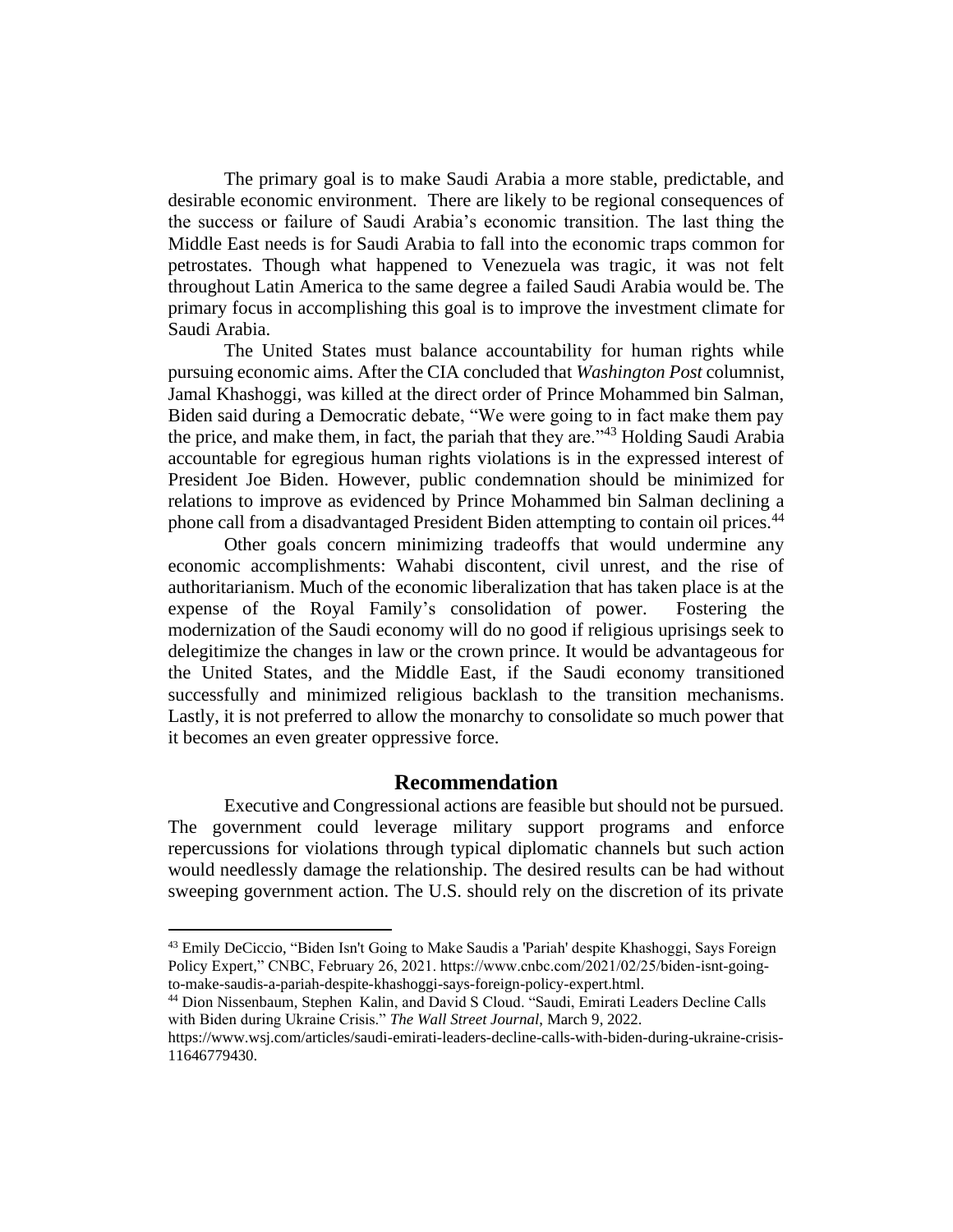sector in curtailing Saudi Arabia's abuse of powers. For example, CEOs and other leaders from JP Morgan Chase, HSBC, Blackstone, and Uber pulled out of an investment conference that was highly anticipated for the Saudi government.<sup>45</sup> American companies understand that they have American consumers they are beholden to.

Dennis Ross and Robert Satloff of the Washington Institute for Near East Policy aptly state, "The goal is to find the sweet spot that signals U.S. seriousness, including the willingness to impose costs on objectionable behavior, without taking steps that will be interpreted as an effort to humiliate the Saudi leadership."<sup>46</sup> Therefore, maintaining the status quo, or at least the appearance of the status quo, is the best course of action. The U.S. should not seek any fundamental changes to its relationship with Saudi Arabia. Increased oil prices caused by the Russian invasion of Ukraine will boost revenue for the kingdom only temporarily. The U.S. should withhold from making any rushed decisions. The transformations in Saudi law transpired without outside pressure and will continue to do so.

The diversification of the Saudi economy has and will continue to upset religious voices and cause internal tension. Since oil was discovered in Saudi Arabia in 1932, the religious authority in Saudi Arabia, the *ulema*, have been dependent on government funding for their existence; meanwhile, those in the ruling class are mutually dependent on religious approval for political legitimacy.<sup>47</sup> Saudi leadership must maintain religious approval while modernizing and liberalizing. U.S. meddling or public shaming would be counterproductive. If the US were to bring attention to the Saudi authoritarian tendencies, it would only serve to legitimize accusations that the US is trying to separate Islam and the Saudi economy.

The U.S. should quietly encourage Saudi Arabia to continue to liberate and reform economic law to make its regulatory agencies more predictable and transparent. Undetectable lobbying should be pursued. There should be no official action in order to avoid accusations of "westernizing" Saudi Arabia. Such accusations would expedite internal strife and could also damage the much-needed religious tourist industry. Private discussions among U.S. business leaders, diplomatic representatives, and other government officials would be better received. Authentic Islamic approval should not be overlooked. Allowing the Saudi

<sup>&</sup>lt;sup>45</sup> "Reasons for Firms to Steer Clear of Saudi Arabia." The Economist Newspaper, October 18, 2018. https://www.economist.com/business/2018/10/18/reasons-for-firms-to-steer-clear-of-saudiarabia.

<sup>46</sup> Dennis Ross and Robert Satloff. "Defining a Mature, Balanced Relationship with Saudi Arabia An Urgent Task for the Biden Administration." Transition 2021. The Washington Institute for Near East Policy, February 22, 2021. https://www.washingtoninstitute.org/policy-

analysis/defining-mature-balanced-relationship-saudi-arabia-urgent-task-biden-administration. <sup>47</sup> Gwenn Okruhlik, "Rentier Wealth, Unruly Law, and the Rise of Opposition: The Political Economy of Oil States." *Comparative Politics*, no. 3, (1999): 299.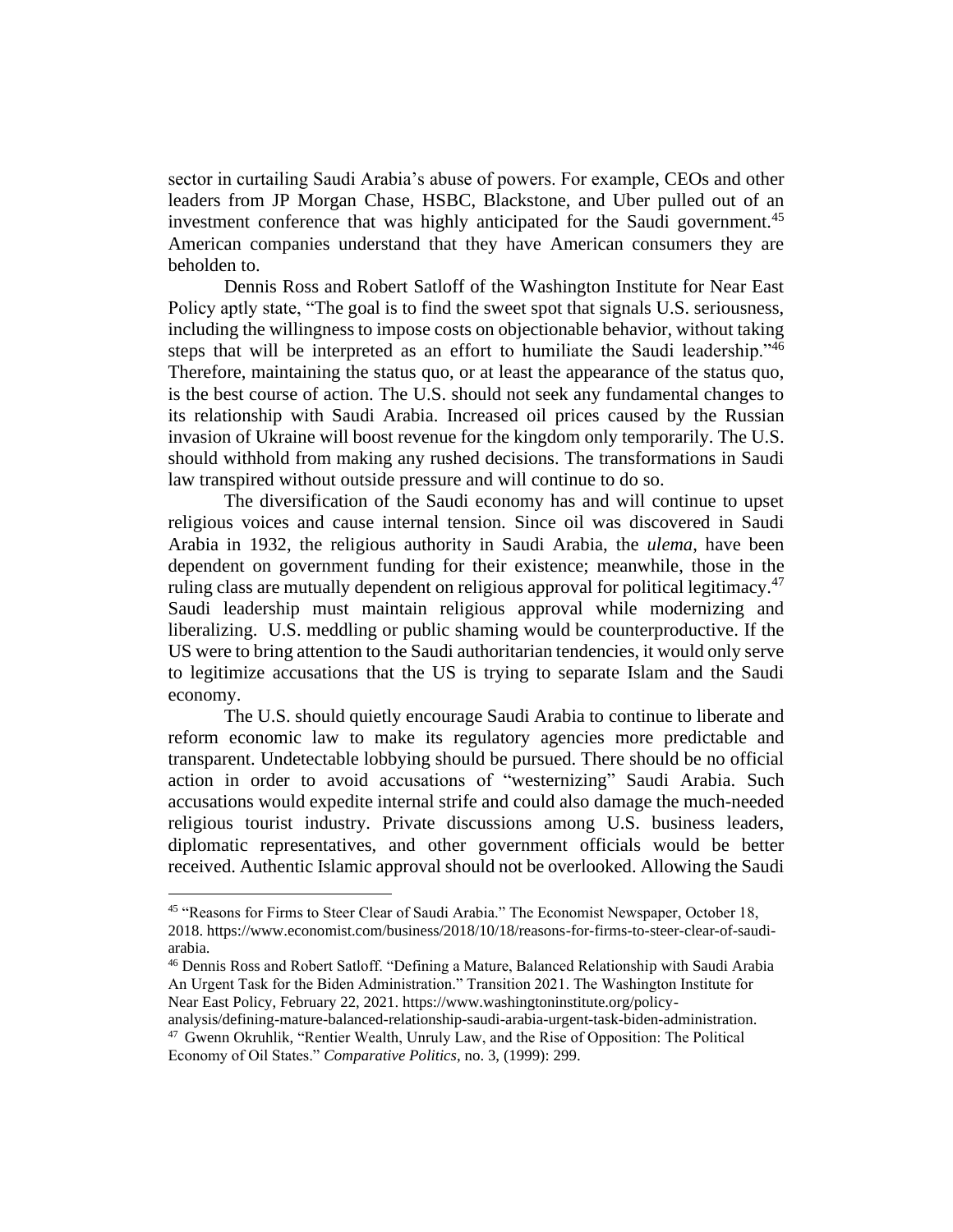government's self-interest in U.S. private investment to manage their behavior is the best course of action.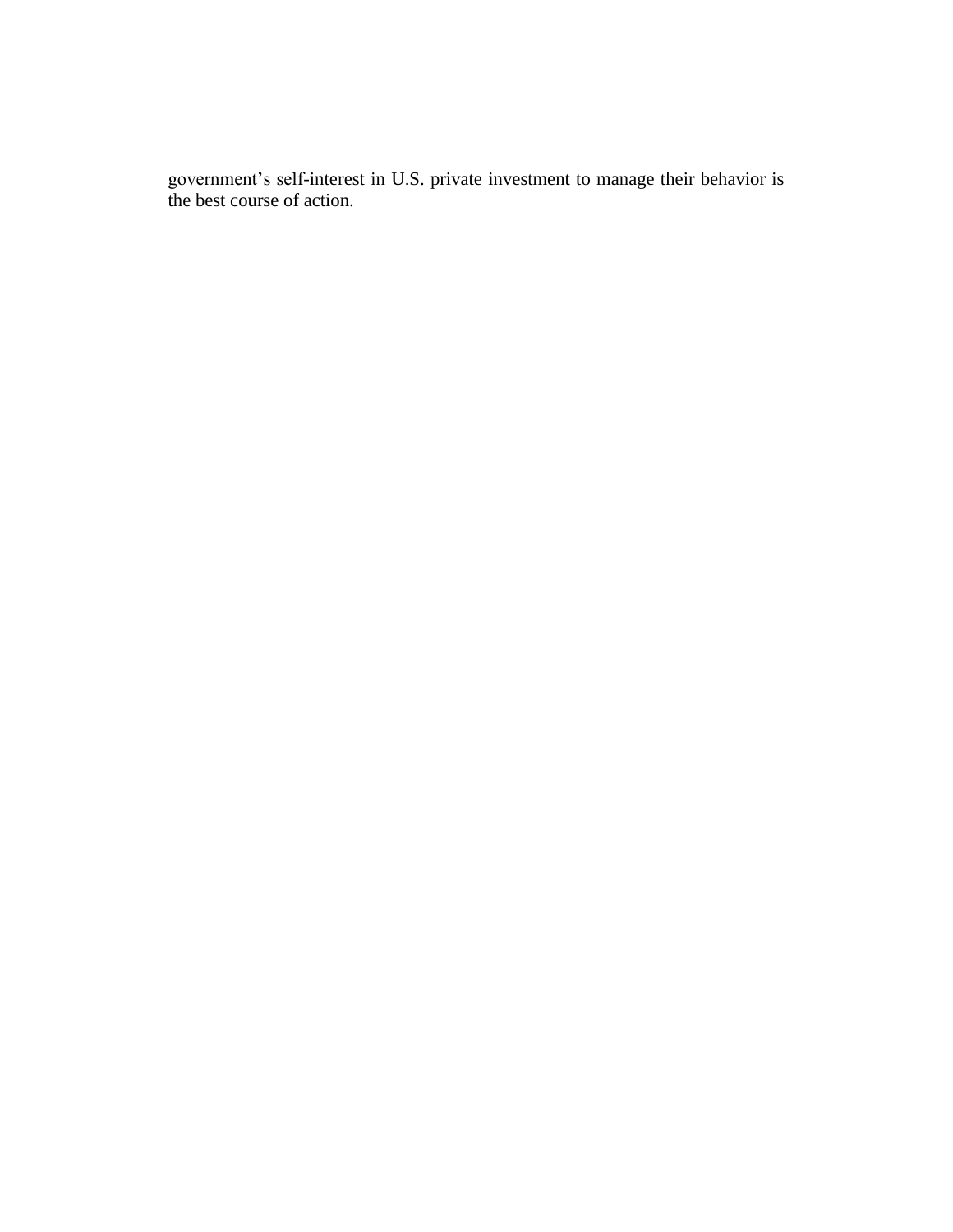## **Bibliography**

Ahmed, Salman, Wendy Cutler, Rozlyn Engel, David Gordon, Jennifer Harris, Douglas Lute, Daniel M. Price, et al. "Making U.S. Foreign Policy Work Better for the Middle Class." Carnegie Endowment for International Peace, September 23, 2020. https://carnegieendowment.org/2020/09/23/making-u.s.-foreign-policywork-better-for-middle-class-pub-82728.

- Alterman, Jon and Dr. Hanaa Almoaibed, "Saudi Arabia and the Labor Market." Center for Strategic and International Studies, February 9, 2021. https://www.csis.org/analysis/saudi-arabia-and-labor-market.
- Biden, Joseph R. "Remarks by President Biden on America's Place in the World." The White House, February 4, 2021. https://www.whitehouse.gov/briefing-room/speechesremarks/2021/02/04/remarks-by-president-biden-on-americas-place-inthe-world/.

"Why America Must Lead Again: Rescuing U.S. Foreign Policy After Trump." Foreign Affairs, 2020. https://www.foreignaffairs.com/articles/united-states/2020-01-23/whyamerica-must-lead-again.

- Blanchard, Christopher M. "Saudi Arabia: Background and U.S. Relations." Congressional Research Service, October 5, 2021. https://sgp.fas.org/crs/mideast/RL33533.pdf.
- Cheatham, Amelia and Rocio Cara Labrador. "Venezuela: The Rise and Fall of a Petrostate." *Council on Foreign Relations*, 2021. https://www.cfr.org/backgrounder/venezuela-crisis.
- Cortes, Patricia. Semiray Kasoolu and Carolina Pan, "Labor Market Nationalization Policies and Firm Outcomes: Evidence from Saudi Arabia." *Center for International Development at Harvard University*, (July 2020): https://www.hks.harvard.edu/sites/default/files/ centers/cid/files/ publications /faculty-working-papers/004.pdf.
- DeCiccio, Emily. "Biden Isn't Going to Make Saudis a 'Pariah' despite Khashoggi, Says Foreign Policy Expert." CNBC, February 26, 2021.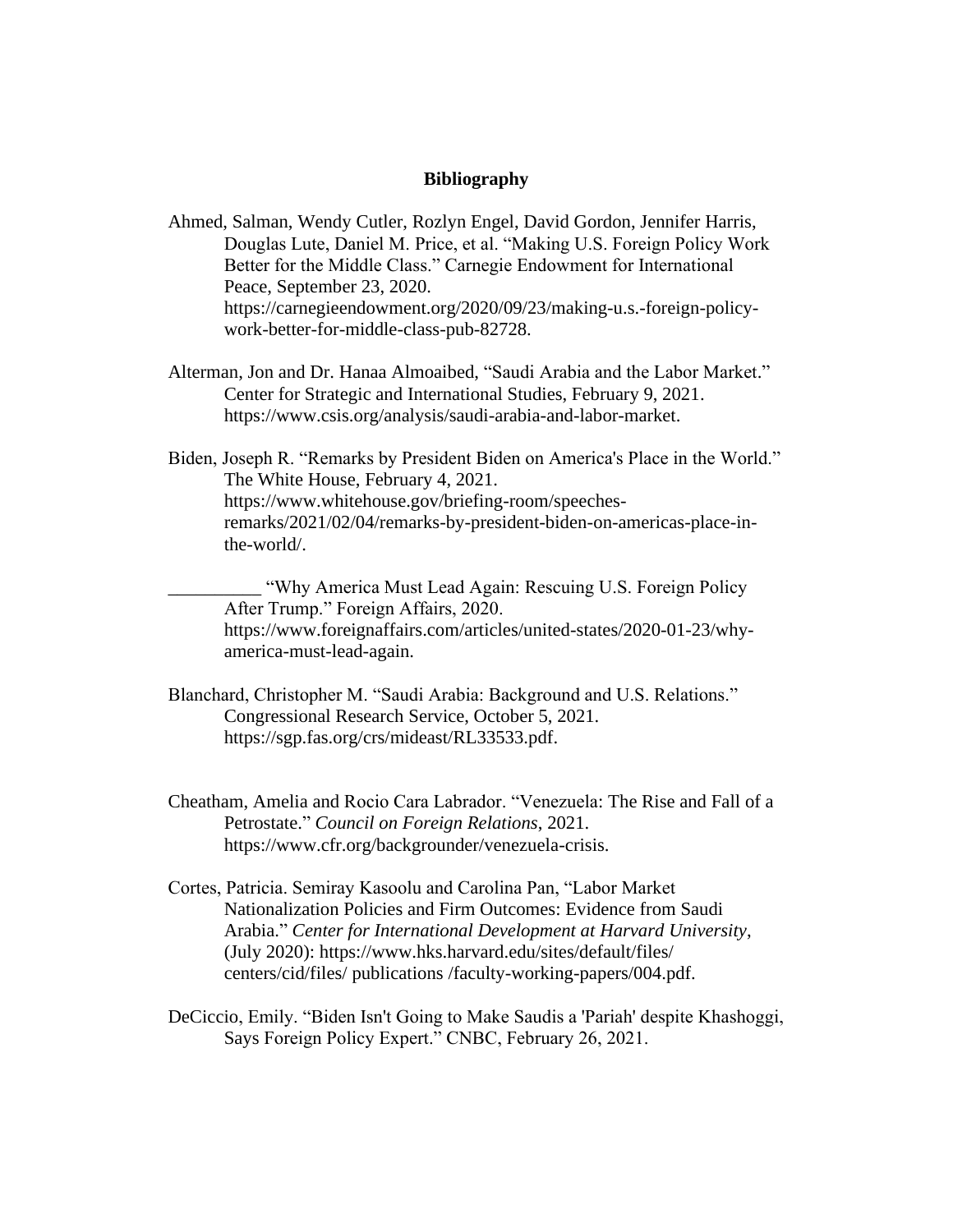https://www.cnbc.com /2021/02/25/biden-isnt-going-to-make-saudis-apariah-despite-khashoggi-says-foreign-policy-expert.html.

- Department of Enterprise, "Insolvency Service Annual Report 2001", T.A.I., 2013.
- Farouk, Yasmine, and Nathan Brown. "Saudi Arabia's Religious Reforms Are Touching Nothing but Changing Everything." Carnegie Endowment for International Peace. (June 7, 2021): https://carnegieendowment.org /2021/06/07/ saudi-arabia-s-religious-reforms-are-touching-nothing-butchanging-everything-pub-84650.
- Findakly, Hani. "Defusing Saudi Arabia-UAE Tensions through Economic Rebalancing." Atlantic Council. September 13, 2021. https://www.atlanticcouncil.org/blogs/menasource/defusing-saudi-arabiauae-tensions-through-economic-rebalancing/.
- Godinho, Varun. "Two-Thirds of Saudi Arabia's Population Is under the Age of 35." Gulf Business, August 10, 2020. https://gulfbusiness.com/two-thirdsof-saudi-arabias-population-is-under-the-age-of-35/.
- Gross, Samantha. "The Saudi Aramco IPO Breaks Records, but Falls Short of Expectations." Brookings. December 11, 2019. https://www.brookings.edu/blog/order-from-chaos/2019/12/11/the-saudiaramco-ipo-breaks records-but-falls-short-of-expectations/.
- Hussam I. Fallatah. "Addressing the Need for a Proper Legal Environment to Support Entrepreneurship in Saudi Arabia." *Journal of Politics and Law 13*, no. 1. (March 2020): 40-52.
- Kaya, Abdullah, Evren Tok, Muammer Koc, Toufic Mezher, and I-Tsung Tsai. "Economic Diversification Potential in the Rentier States towards a Sustainable Development: A Theoretical Model." *Sustainability* 11, no. 3. (2019): https://doi.org/10.3390/su11030911
- Kenner, David and Kameal Al-Ahmad. "The US-Saudi Economic Relationship: More than Arms and Oil." King Faisal Center for Research and Development. (March 2021). 1-26. https://www.foreignlobby.com/wpcontent/uploads/2021/03/SaudiReport.pdf.

Khan, Muhammad Rahatullah. Mapping the Entrepreneurship Ecosystem of Saudi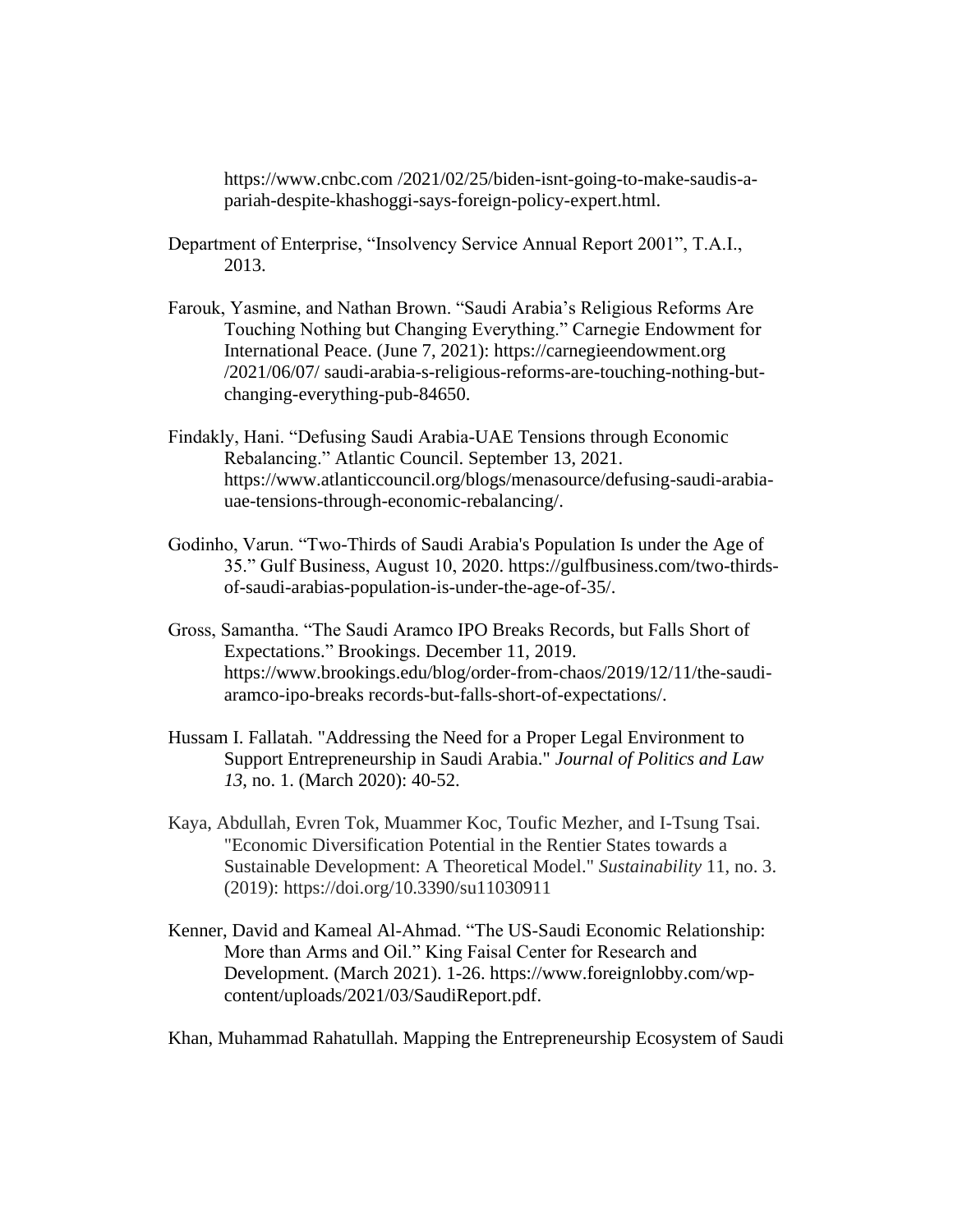Arabia. *World Journal of Entrepreneurship, Management and Sustainable Development 9*, (2013): 28-54. https://doi.org/10.1108/20425961311315700.

- Kuran, Timur. *The Long Divergence: How Islamic Law Held Back the Middle East*. Princeton University Press, 2011.
- Lawrence, Jeremy. "Saudi Arabia's Bankruptcy Law Comes into Effect." Arabian Business. August 19, 2018. https://www.arabianbusiness.com/latestnews/402961-saudi-arabias-bankruptcy-law-comes-into-effect.
- Nissenbaum, Dion, Stephen Kalin, and David S Cloud. "Saudi, Emirati Leaders Decline Calls with Biden during Ukraine Crisis." *The Wall Street Journal*, March 9, 2022. https://www.wsj.com/articles/saudi-emirati-leadersdecline-calls-with-biden-during-ukraine-crisis-11646779430.
- Okruhlik, Gwenn. "Rentier Wealth, Unruly Law, and the Rise of Opposition: The Political Economy of Oil States." *Comparative Politics 31*, no. 3, 1999.
- Ottaway, David B. "Will Saudi Arabia's Social Revolution Provoke a Wahhabi Backlash." *Viewpoints*, no. 126. (May 2018): https://www.wilsoncenter.org/sites/default/files/media/documents/publicat ion/126 mep viewpoint david ottaway.pdf.
- Pei, Minxin and Sara Kasper. "Lessons from the Past: The American Record on Nation Building." Carnegie Endowment, May 2003. https://carnegieendowment.org/files/Policybrief24.pdf.
- Ross, Dennis, and Robert Satloff. "Defining a Mature, Balanced Relationship with Saudi Arabia An Urgent Task for the Biden Administration." The Washington Institute for Near East Policy, February 22, 2021. https://www.washingtoninstitute.org/policy-analysis/defining-maturebalanced-relationship-saudi-arabia-urgent-task-biden-administration.
- Saleem, Muhammad Anum. "Understanding Saudi's New Tenders and Procurement Law: What Are the Main Changes?." Gulf Business, July 20, 2019. https://gulfbusiness.com/understanding-saudis-new-tendersprocurement-law-main-changes/.

Schanzer, Jonathan. "Diplomatic Arson in the Middle East." Commentary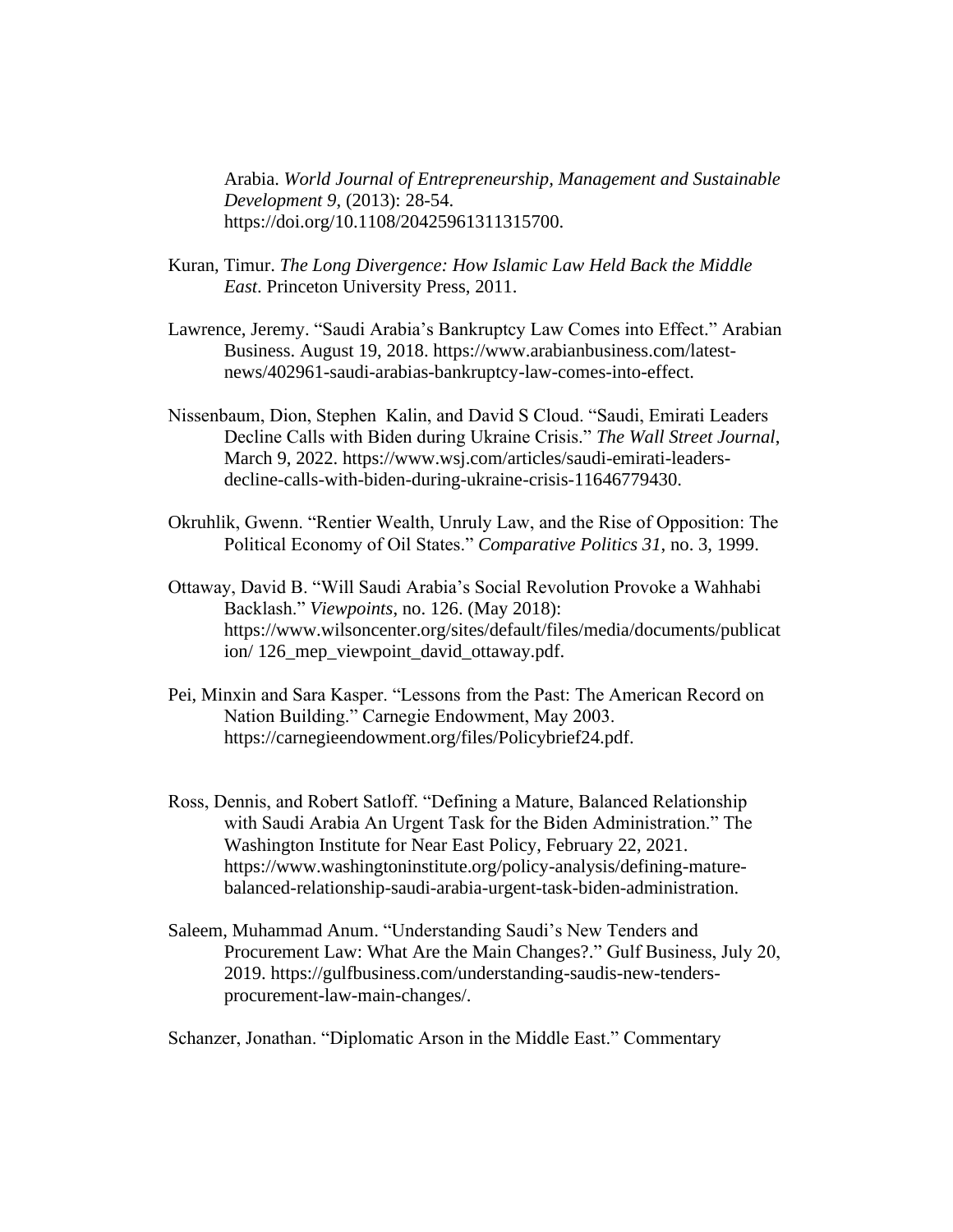Magazine. May 20, 2021. https://www.commentary.org/articles/jonathanschanzer/biden-administration-torches-us-saudi-relations/.

- Schuettler, Kristen. "Will Nationalization Policies in Saudi Arabia Impact Migrants and Remittance Flows?." The World Bank. May 14, 2014. https://blogs.worldbank.org/peoplemove/will-nationalization-policiessaudi-arabia-impact-migrants-and-remittance-flows.
- Sfeir, Alain and Shahd Makhafah, "Saudi Arabia issues a New Competition Law." Clyde & Co, April 2, 2019. https://www.clydeco.com/insight/article/saudi- arabia-issues-a-newcompetition-law.
- Sheline, Annelle R., and Bruce Riedel. "Biden's Broken Promise on Yemen." Brookings Institute, September 16, 2021. https://www.brookings.edu/blog/order-from-chaos/2021/09/16/bidensbroken-promise-on-yemen/.
- "2021 Investment Climate Statements: Saudi Arabia." U.S. Department of State. Accessed November 19, 2021. https://www.state.gov/reports/2021 investment-climate-statements/saudi-arabia/.
- "Full Transcript: Crown Prince Mohammed bin Salman Interview With Saudi Journalist Abdullah Al-Mudaifer." Arab News, April 28, 2021. https://www.arabnews.com/node/1850146/media.
- "Major Foreign Holders Of Treasury Securities." U.S. Department of the Treasury Federal Reserve Board. February 16, 2021. https://ticdata.treasury.gov/Publish/mfh.txt.
- "Over 800,000 Saudis waiting for govt jobs," Arab News, July 3, 2010.
- "Readout of Deputy Secretary Graves Meetings in Riyadh, Saudi Arabia." U.S. Department of Commerce. Office of Public Affairs, October 11, 2021. https://www.commerce.gov/news/press-releases/2021/10/readout-deputysecretary-graves-meetings-riyadh-saudi-arabia.
- "Reasons for Firms to Steer Clear of Saudi Arabia." The Economist Newspaper. October 18, 2018. https://www.economist.com/business/2018/10/18/ reasons-for-firms-to-steer-clear-of-saudi-arabia.